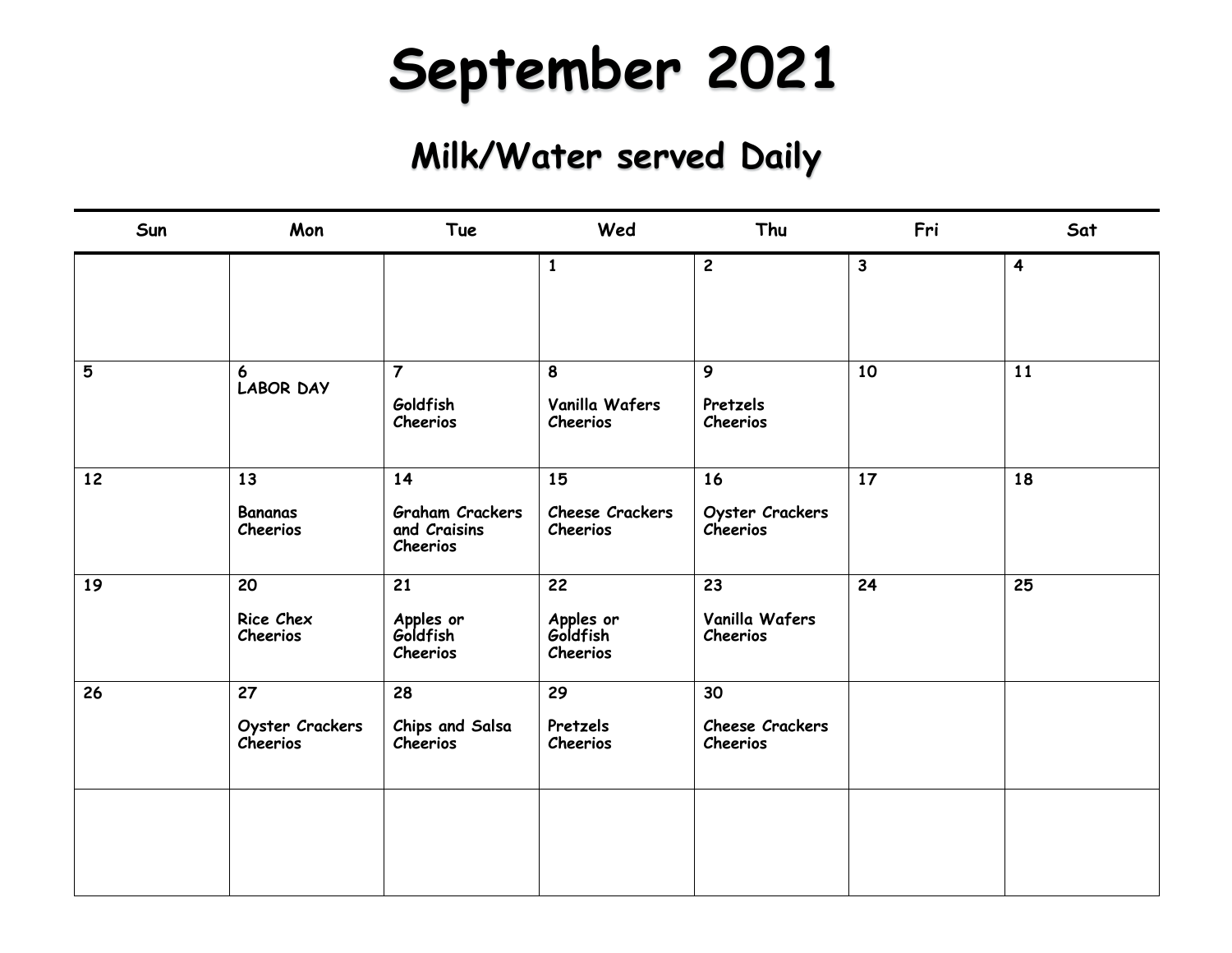## **October 2021**

| Sun          | Mon                                                | <b>Tue</b>                       | Wed                                     | Thu                         | Fri          | Sat          |
|--------------|----------------------------------------------------|----------------------------------|-----------------------------------------|-----------------------------|--------------|--------------|
|              |                                                    |                                  |                                         |                             | $\mathbf{1}$ | $\mathbf{2}$ |
|              |                                                    |                                  |                                         |                             |              |              |
| $\mathbf{3}$ | $\overline{\mathbf{4}}$                            | 5                                | 6                                       | $\overline{7}$              | 8            | 9            |
|              | <b>Graham Crackers</b><br>and Craisins<br>Cheerios | <b>Cheese Sticks</b><br>Cheerios | <b>Oyster Crackers</b><br>Cheerios      | Vanilla Wafers<br>Cheerios  |              |              |
| 10           | 11                                                 | 12                               | 13                                      | 14                          | 15           | 16           |
|              | Goldfish<br>Cheerios                               | Pretzels<br>Cheerios             | Rice Chex<br>Cheerios                   | Chips and Salsa<br>Cheerios |              |              |
| 17           | 18                                                 | 19                               | 20                                      | 21                          | 22           | 23           |
|              | Oyster Crackers<br>Cheerios                        | Vanilla Wafers<br>Cheerios       | Carrots and<br>Ranch Dip<br>Cheerios    | Cheese Crackers<br>Cheerios |              |              |
| 24/31        | 25                                                 | 26                               | 27                                      | 28                          | 29           | 30           |
|              | Pretzels<br><b>Cheerios</b>                        | Rice Chex<br>Cheerios            | <b>Fall Party Treats</b><br>or Goldfish | <b>Fall Party Treats</b>    |              |              |
|              |                                                    |                                  |                                         |                             |              |              |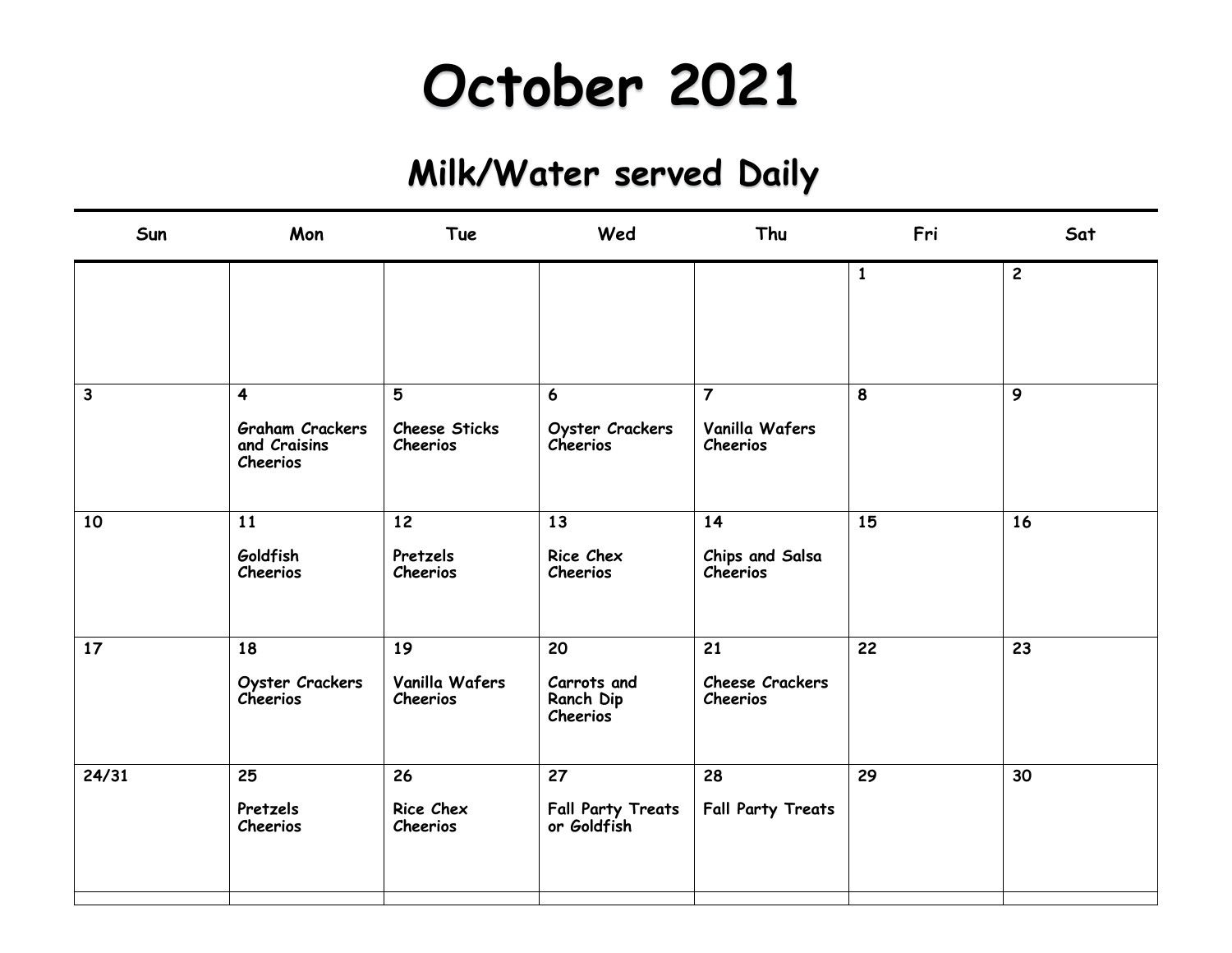## **November 2021**

| Sun            | Mon                                   | <b>Tue</b>                        | Wed                                                      | Thu                               | Fri | Sat |
|----------------|---------------------------------------|-----------------------------------|----------------------------------------------------------|-----------------------------------|-----|-----|
|                | $\mathbf{1}$                          | $\overline{c}$                    | 3                                                        | $\overline{\mathbf{4}}$           | 5   | 6   |
|                | Rice Chex<br>Cheerios                 | Oyster Crackers<br>Cheerios       | Vanilla Wafers<br>Cheerios                               | Cheese Crackers<br>Cheerios       |     |     |
| $\overline{7}$ | 8<br><b>Cheese Sticks</b><br>Cheerios | 9<br>Goldfish<br>Cheerios         | 10<br><b>Graham Crackers</b><br>and Craisins<br>Cheerios | 11<br>Pretzels<br>Cheerios        | 12  | 13  |
| 14             | 15<br>Oyster Crackers<br>Cheerios     | 16<br>Rice Chex<br>Cheerios       | 17<br>Vanilla Wafers<br>Cheerios                         | 18<br>Chips and Salsa<br>Cheerios | 19  | 20  |
| 21             | 22<br>Pretzels<br>Cheerios            | 23<br>Goldfish<br>Cheerios        | 24                                                       | 25<br>Thanksgiving Break          | 26  | 27  |
| 28             | 29<br>Vanilla Wafers<br>Cheerios      | 30<br>Cheese Crackers<br>Cheerios |                                                          |                                   |     |     |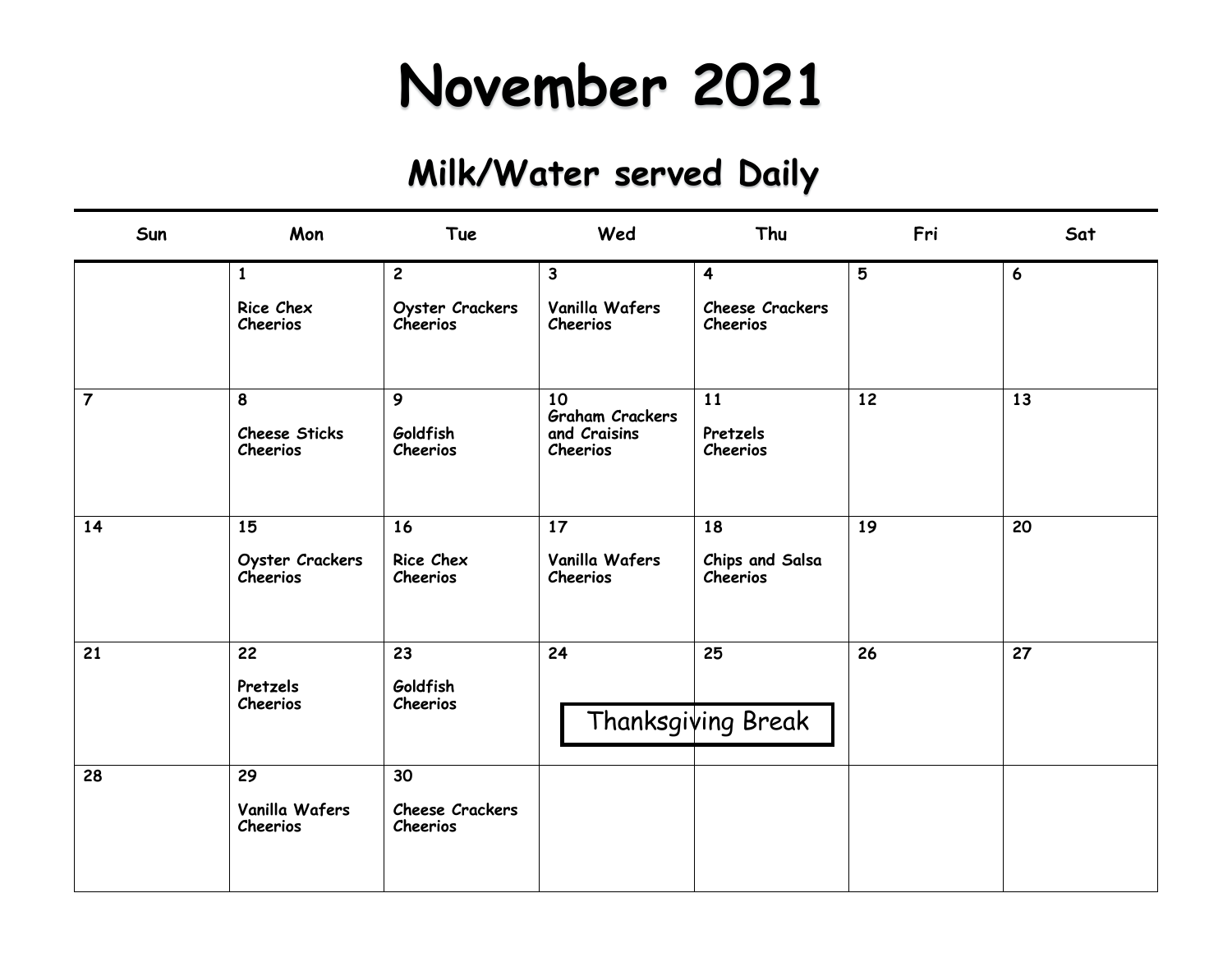## **December 2021**

| Sun | Mon                                            | Tue                                                           | Wed                                         | Thu                                     | Fri          | Sat                     |
|-----|------------------------------------------------|---------------------------------------------------------------|---------------------------------------------|-----------------------------------------|--------------|-------------------------|
|     |                                                |                                                               | $\mathbf{1}$<br>Oyster Crackers<br>Cheerios | $\overline{2}$<br>Rice Chex<br>Cheerios | $\mathbf{3}$ | $\overline{\mathbf{4}}$ |
| 5   | $\boldsymbol{6}$<br>Vanilla Wafers<br>Cheerios | $\overline{7}$<br>Carrots and<br>Ranch Dip<br><b>Cheerios</b> | 8<br><b>Cheese Crackers</b><br>Cheerios     | 9 <sup>°</sup><br>Pretzels<br>Cheerios  | 10           | 11                      |
| 12  | 13<br>Chips and Salsa<br>Cheerios              | 14<br>Oyster Crackers<br>Cheerios                             | 15<br>Party Treats or<br>Goldfish           | 16<br>Party Treats or<br>Goldfish       | 17           | 18                      |
| 19  | 20                                             | $\overline{21}$                                               | $\overline{22}$<br>Christmas Break          | $\overline{23}$                         | 24           | 25                      |
| 26  | 27                                             | 28                                                            | 29<br>Christmas Break                       | 30                                      | 31           |                         |
|     |                                                |                                                               |                                             |                                         |              |                         |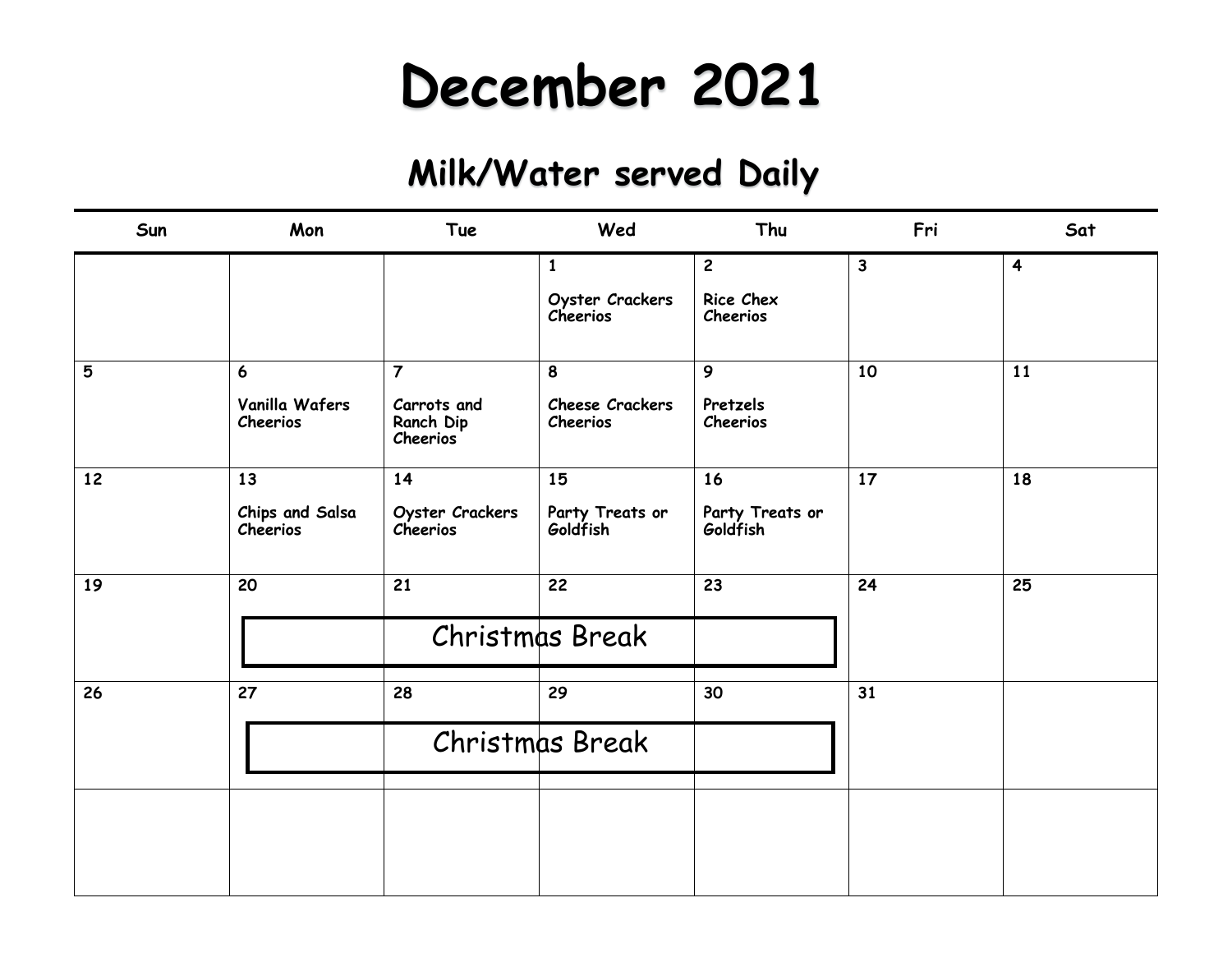# **January 2022**

| Sun            | Mon                                | <b>Tue</b>                  | Wed                         | Thu                                                | Fri            | Sat |
|----------------|------------------------------------|-----------------------------|-----------------------------|----------------------------------------------------|----------------|-----|
| $\overline{2}$ | $\mathbf{3}$                       | $\overline{\mathbf{4}}$     | 5                           | $6\overline{6}$                                    | $\overline{7}$ | 1/8 |
|                | Goldfish<br>Cheerios               | Vanilla Wafers<br>Cheerios  | Pretzels<br>Cheerios        | <b>Graham Crackers</b><br>and Craisins<br>Cheerios |                |     |
| 9              | 10                                 | 11                          | 12                          | 13                                                 | 14             | 15  |
|                | Cheese Crackers<br>Cheerios        | <b>Bananas</b><br>Cheerios  | Oyster Crackers<br>Cheerios | Rice Chex<br>Cheerios                              |                |     |
| 16             | 17                                 | 18                          | 19                          | 20                                                 | 21             | 22  |
|                | NO SCHOOL                          | Goldfish<br>Cheerios        | Vanilla Wafers<br>Cheerios  | Pretzels<br>Cheerios                               |                |     |
| 23             | 24                                 | 25                          | 26                          | 27                                                 | 28             | 20  |
|                | Oyster Crackers<br><b>Cheerios</b> | Chips and Salsa<br>Cheerios | Cheese Crackers<br>Cheerios | <b>Graham Crackers</b><br>and Craisins<br>Cheerios |                |     |
| 30             | 31                                 |                             |                             |                                                    |                |     |
|                | <b>Cheese Sticks</b><br>Cheerios   |                             |                             |                                                    |                |     |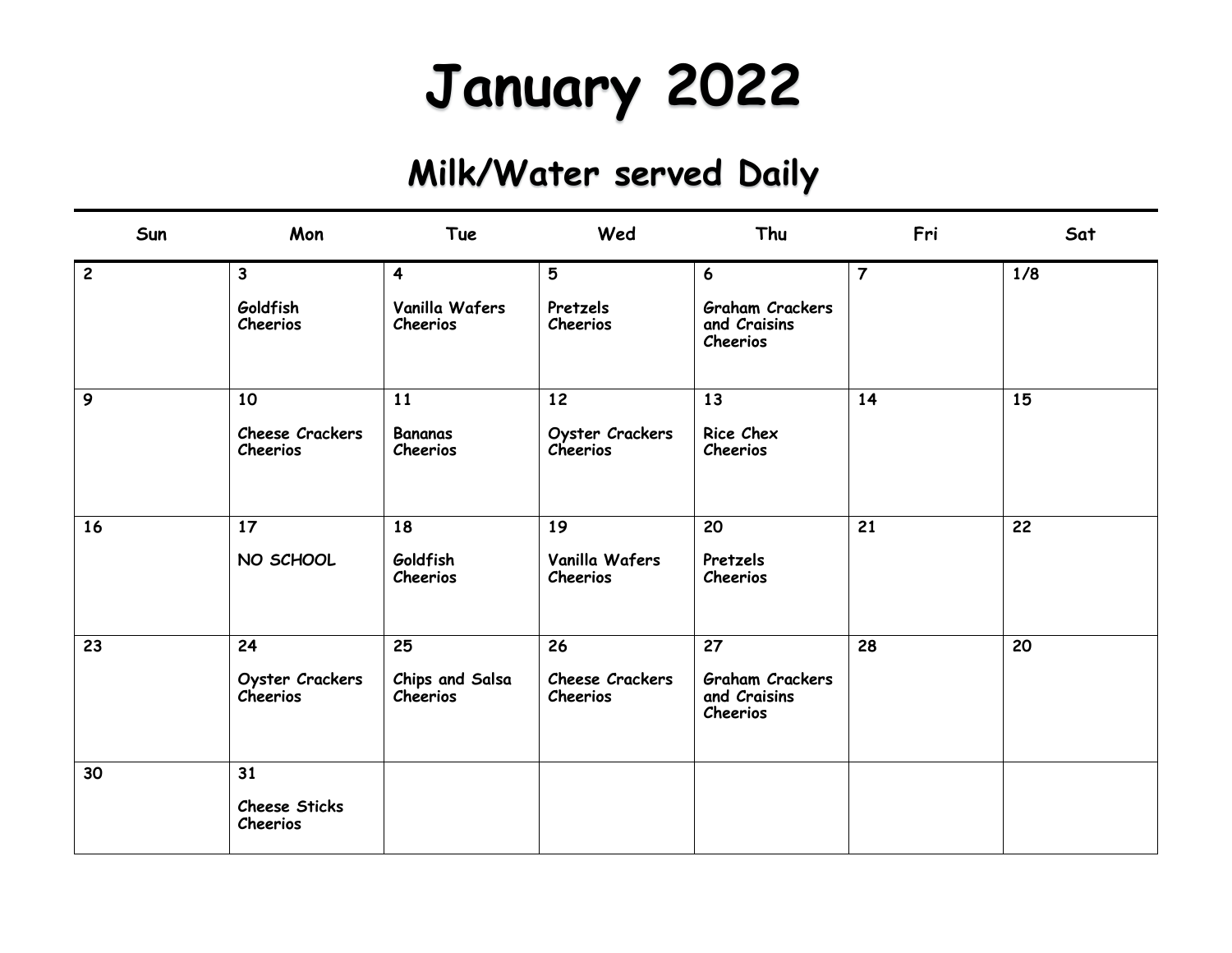# **February 2022**

| Mon                         | Tue                                     | Wed                                         | Thu                         | Fri                     | Sat |
|-----------------------------|-----------------------------------------|---------------------------------------------|-----------------------------|-------------------------|-----|
|                             | $\mathbf{1}$                            | $\mathbf{2}$                                | $\mathbf{3}$                | $\overline{\mathbf{4}}$ | 5   |
|                             | Oyster Crackers<br>Cheerios             | Vanilla Wafers<br>Cheerios                  | Pretzels<br>Cheerios        |                         |     |
| $\overline{7}$              | 8                                       | 9                                           | 10                          | 11                      | 12  |
| Rice Chex<br>Cheerios       | Chips and Salsa<br>Cheerios             | Vanilla Wafers<br>Cheerios                  | Cheese Crackers<br>Cheerios |                         |     |
| 14                          | 15                                      | 16                                          | 17                          | 18                      | 19  |
| Party Treats                | Party Treats or<br>Goldfish<br>Cheerios | Carrots and<br>Ranch Dip<br><b>Cheerios</b> | Oyster Crackers<br>Cheerios |                         |     |
| 21                          | 22                                      | 23                                          | 24                          | 25                      | 26  |
| NO SCHOOL                   | Pretzels<br>Cheerios                    | Rice Chex<br>Cheerios                       | Vanilla Wafers<br>Cheerios  |                         |     |
| 28                          |                                         |                                             |                             |                         |     |
| Chips and Salsa<br>Cheerios |                                         |                                             |                             |                         |     |
|                             |                                         |                                             |                             |                         |     |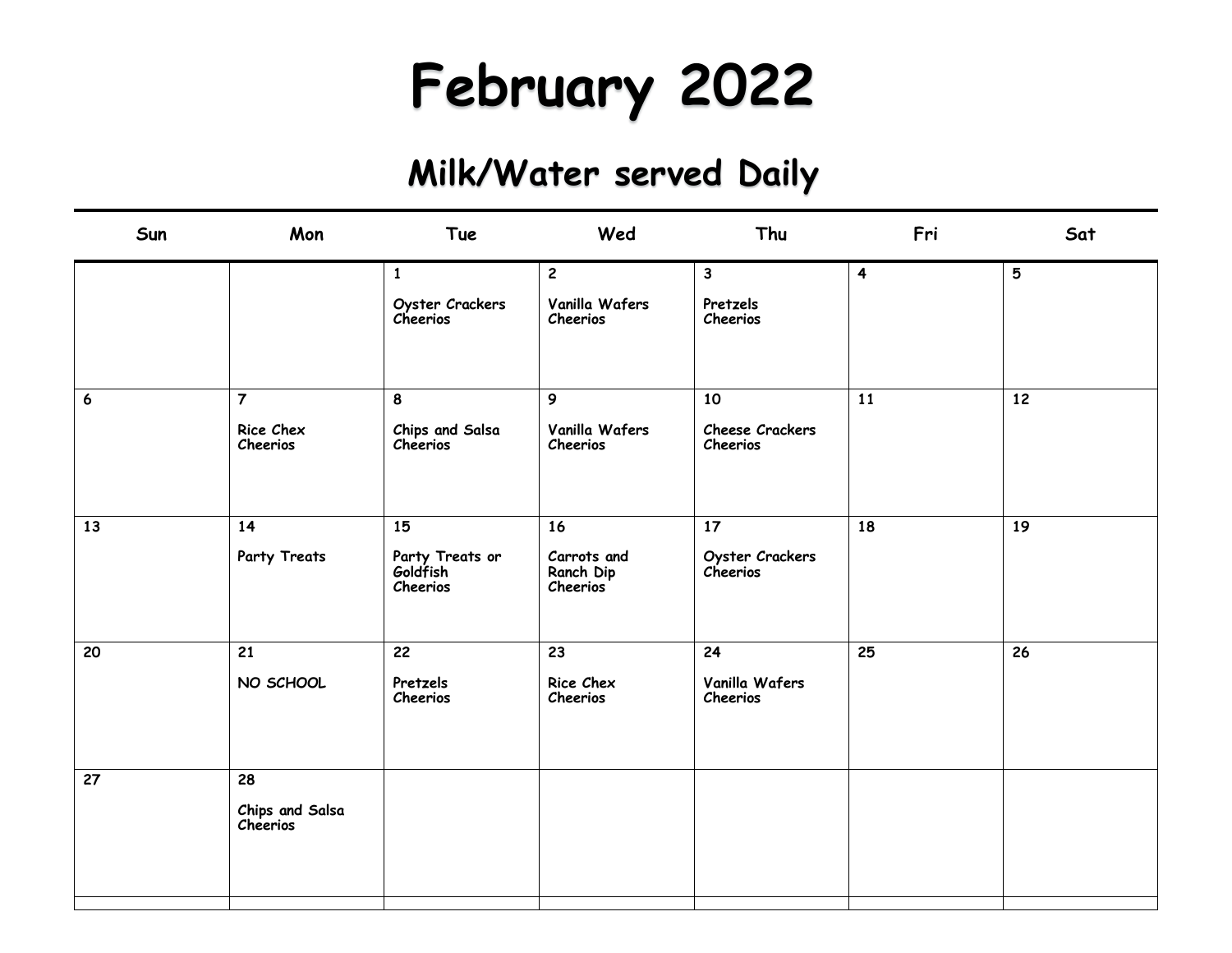## **March 2022**

| Sun             | Mon                                                      | <b>Tue</b>                                                                | Wed                                                | Thu                                                                   | Fri                     | Sat |
|-----------------|----------------------------------------------------------|---------------------------------------------------------------------------|----------------------------------------------------|-----------------------------------------------------------------------|-------------------------|-----|
|                 |                                                          | $\mathbf{1}$<br><b>Graham Crackers</b><br>and Craisins<br><b>Cheerios</b> | $\overline{2}$<br><b>Cheese Sticks</b><br>Cheerios | 3<br>Goldfish<br><b>Cheerios</b>                                      | $\overline{\mathbf{4}}$ | 5   |
| $6\phantom{1}6$ | $\overline{7}$<br>Pretzels<br>Cheerios                   | 8<br><b>Cheese Crackers</b><br><b>Cheerios</b>                            | $\mathbf{9}$<br>Vanilla Wafers<br>Cheerios         | 10<br>Rice Chex<br><b>Cheerios</b>                                    | 11                      | 12  |
| 13              | 14<br>Oyster Crackers<br><b>Cheerios</b>                 | 15<br>Goldfish-<br>possible Tea Party<br>treats                           | 16<br>Goldfish -<br>possible Tea Party<br>treats   | 17 <sup>2</sup><br><b>Graham Crackers</b><br>and Craisins<br>Cheerios | 18                      | 19  |
| 20              | 21<br>Vanilla Wafers<br>Cheerios                         | 22<br>Carrots and<br>Ranch Dip<br>Cheerios                                | 23<br>Pretzels<br>Cheerios                         | 24<br><b>Cheese Crackers</b><br>Cheerios                              | 25                      | 26  |
| 27              | 28<br><b>Graham Crackers</b><br>and Craisins<br>Cheerios | 29<br><b>Rice Chex</b><br><b>Cheerios</b>                                 | 30<br>Goldfish<br>Cheerios                         | 31<br>Oyster Crackers<br><b>Cheerios</b>                              |                         |     |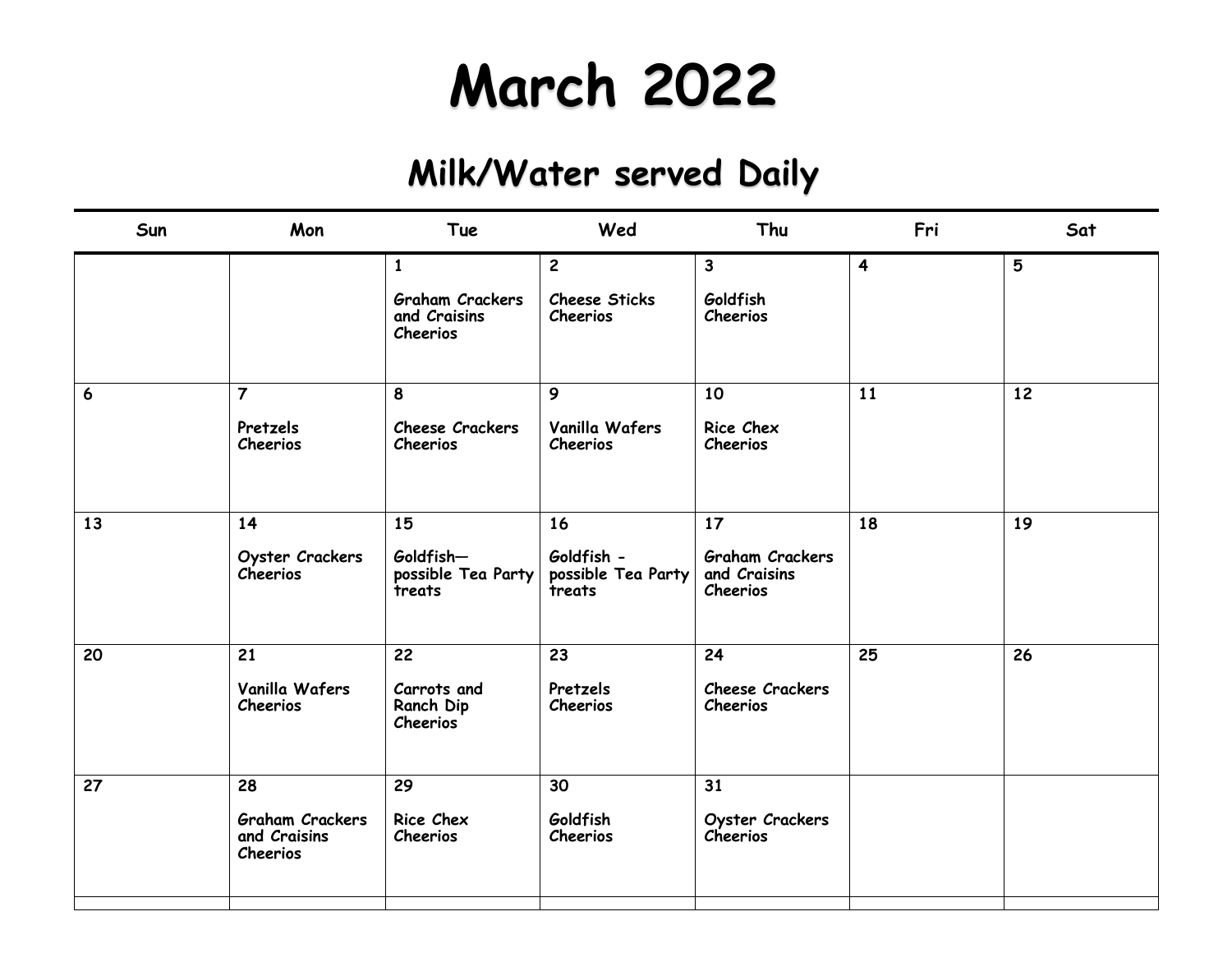# **April 2022**

| Sun          | Mon                                             | <b>Tue</b>                               | Wed                                                                          | Thu                                                    | Fri          | Sat            |
|--------------|-------------------------------------------------|------------------------------------------|------------------------------------------------------------------------------|--------------------------------------------------------|--------------|----------------|
|              |                                                 |                                          |                                                                              |                                                        | $\mathbf{1}$ | $\overline{2}$ |
|              |                                                 |                                          |                                                                              |                                                        |              |                |
| $\mathbf{3}$ | $\overline{\mathbf{4}}$<br>Pretzels<br>Cheerios | 5<br><b>Cheese Crackers</b><br>Cheerios  | $\boldsymbol{6}$<br><b>Easter Party</b><br>Treats or<br>Goldfish<br>Cheerios | $\overline{7}$<br><b>Easter Party</b><br><b>Treats</b> | 8            | 9              |
| 10           | 11                                              | 12                                       | 13<br><b>Spring Break</b>                                                    | 14                                                     | 15           | 16             |
| 17           | 18<br>Vanilla Wafers<br>Cheerios                | 19<br>Rice Chex<br>Cheerios              | 20<br><b>Graham Crackers</b><br>and Craisins<br>Cheerios                     | 21<br><b>Cheese Crackers</b><br>Cheerios               | 22           | 23             |
| 24           | 25<br>Goldfish<br>Cheerios                      | 26<br>Oyster Crackers<br><b>Cheerios</b> | 27<br>Pretzels<br>Cheerios                                                   | 28<br>Chips and Salsa<br>Cheerios                      | 29           | 30             |